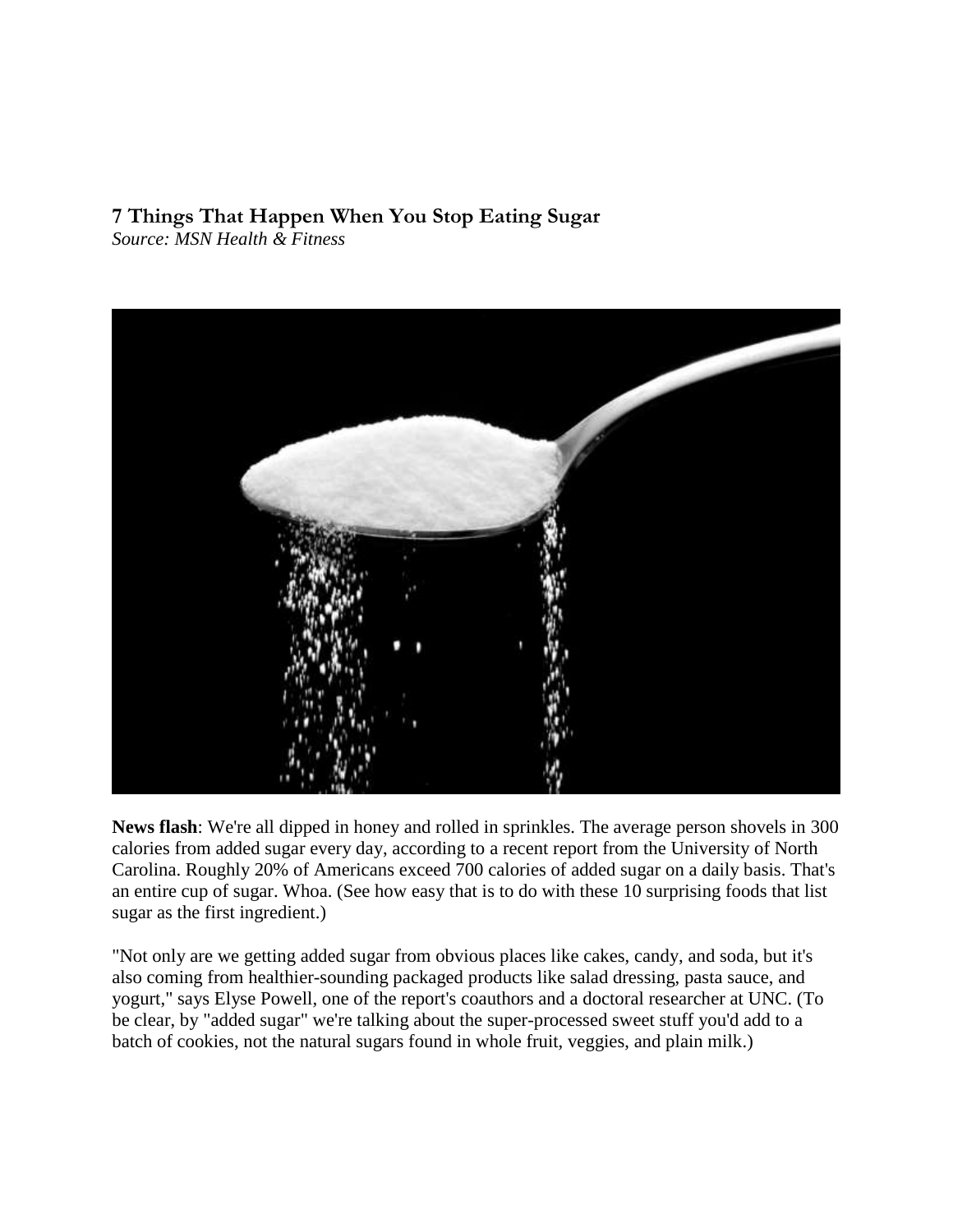The big take away from that UNC report: Most of us could stand to cut back on sugar. The American Heart Association [suggests](http://www.heart.org/HEARTORG/GettingHealthy/NutritionCenter/HealthyEating/Added-Sugars_UCM_305858_Article.jsp) women stick to 6 teaspoons or less of added sugar daily. That's roughly 25 grams, or 100-calories worth, if you're checking food labels.

Exactly what you'll experience when you ditch the sweet stuff will depend on the size of your sugar habit; people on the high end of the sugar-consumption spectrum show "addict"-like withdrawal symptoms, including anxiety, restlessness, and even depression, [research has shown.](http://www.ncbi.nlm.nih.gov/pmc/articles/PMC2235907/)

But assuming you're like the average American, there are a few things you can expect to happen once you wrestle your sugar habit back into its cage.

## **1. Your heart will do a happy dance.**

Your risk of dying from ticker-related trouble [will plummet three-fold,](http://openheart.bmj.com/content/1/1/e000167.full) according to research from James J. DiNicolantonio, PharmD, a cardiovascular research scientist at St. Luke's Mid-Atlantic Heart Institute in Kansas City, MO. Why? "Added sugar chronically raises insulin levels, which activates the sympathetic nervous system, increasing blood pressure and heart rate," DiNicolantonio explains.

"Within a few weeks' time, you might expect to see a 10% decrease in LDL cholesterol and a 20 to 30% decrease in triglycerides." Your BP would head in the right direction too, he says.

#### **2. You won't have to borrow your teen's acne cream.**

Goodbye, midlife zits! Systemic inflammation is a known acne trigger. And sugar—wouldn't you know it?—is inflammatory.

One [study](http://ajcn.nutrition.org/content/early/2011/06/15/ajcn.111.013540.abstract) in The American Journal of Clinical Nutrition found that when non soda-drinkers consumed one 12-ounce can a day for three weeks, their inflammation levels increased by 87%. Give up the soda and other sweetened drinks and you might not need as much of that expensive concealer, the research suggests.

#### **3. You'll sidestep diabetes.**

Eating added sugar promotes the buildup of fatty deposits around your liver. These contribute to insulin resistance and undermine the work done by your pancreas, which normally stalls the production of insulin, says Robert Lustig, MD, author of *Fat Chance: Beating The Odds Against Sugar, Processed Food, Obesity, and Disease*.

In a [study](http://journals.plos.org/plosone/article?id=10.1371/journal.pone.0057873) of sugar consumption in 175 nations, Lustig found that eating 150-calories of added sugar is 11 times more likely to contribute to the development of type-2 diabetes than 150 calories from protein or fat. So swap that sugary granola for a handful of nuts, pronto.

#### **4. You won't have to fake-smile.**